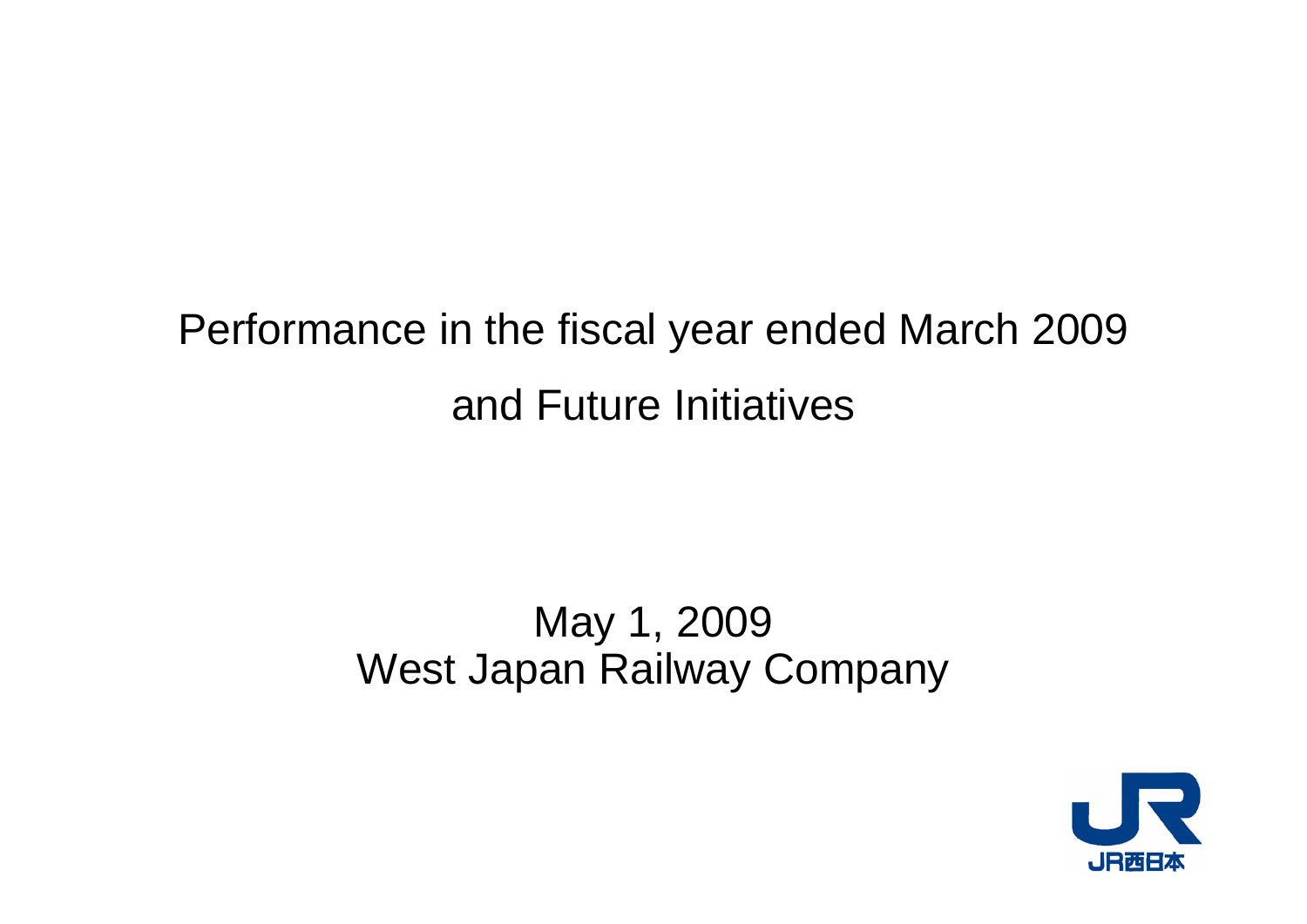# 1. FY2009/3 Result and Forecast for FY2010/3

|                                                                                         | (Unit: billion yen)         |                   |                                                                                         | (Unit: billion yen)          |
|-----------------------------------------------------------------------------------------|-----------------------------|-------------------|-----------------------------------------------------------------------------------------|------------------------------|
| FY2009/3 Result                                                                         |                             | FY2010/3 Forecast |                                                                                         |                              |
| <b>Operating Revenues:</b><br>1,275.3<br>$[-14.8, -1.2\%]$                              |                             |                   | <b>Operating Revenues:</b>                                                              | 1,243.0<br>$[-32.3, -2.5\%]$ |
| <b>Operating Income:</b>                                                                | 122.5<br>$[-14.8, -10.8\%]$ |                   | <b>Operating Income:</b>                                                                | 80.0<br>$[-42.5, -34.7\%]$   |
| <b>Recurring Profit:</b>                                                                | 94.8<br>$[-14.0, -12.9\%]$  |                   | <b>Recurring Profit:</b>                                                                | 51.0<br>$[-43.8, -46.2\%]$   |
| Net Income:                                                                             | 54.5<br>$[-3.1, -5.5\%]$    |                   | Net Income:                                                                             | 29.0<br>$[-25.5, -46.8\%]$   |
| ROA (Return on Assets):                                                                 | 5.0% [-0.6 points]          |                   | ROA (Return on Assets):                                                                 | 3.2%                         |
| ROE (Return on Equity):                                                                 | 8.4% [-0.9 points]          |                   | ROE (Return on Equity):                                                                 | 4.4%                         |
| <b>EBITDA:</b>                                                                          | $259.5$ [-5.9]              |                   | EBITDA:                                                                                 | 222.5 [-37.0]                |
| Capital expenditures<br>(excluding a portion<br>contributed by local governments etc.): | 163.9 [-24.0]               |                   | Capital expenditures<br>(excluding a portion<br>contributed by local governments etc.): | 230.0 [+66.0]                |
| Depreciation and amortization:                                                          | $137.0$ [+8.9]              |                   | Depreciation and amortization:                                                          | $142.5$ [+5.4]               |
| Balance of long-term debt<br>and payables:                                              | $953.2$ [-3.9]              |                   | Balance of long-term debt<br>and payables:                                              | 1,020.0 [+66.7]              |
| Dividends per share:                                                                    | 7,000 yen                   |                   | Dividends per share:                                                                    | 7,000 yen                    |
|                                                                                         |                             |                   |                                                                                         |                              |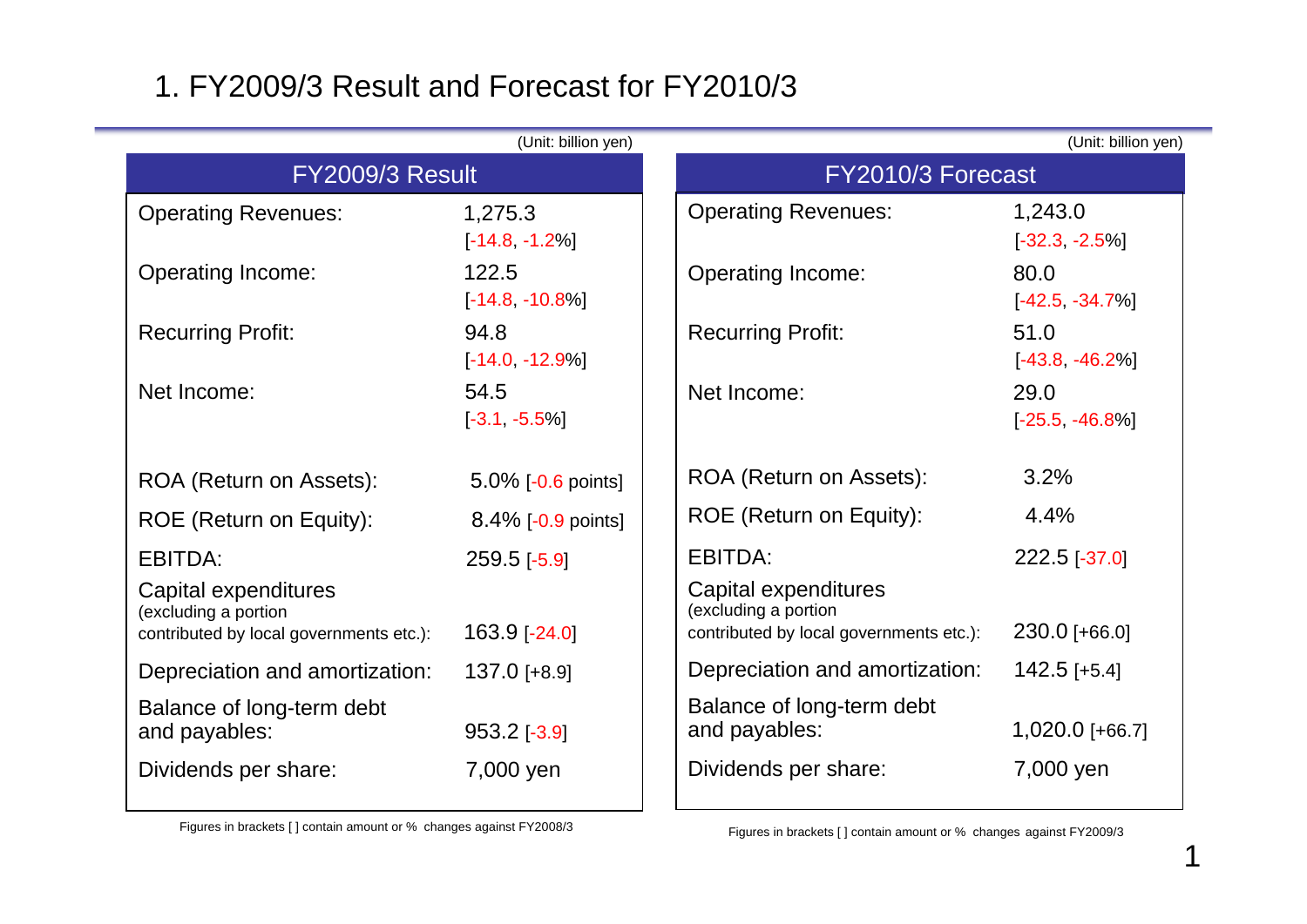### Tri-part Management

(1) Sincere support to victims of the Fukuchiyama Line accident

(2) Measures to enhance safety

(3) Furthering of reform



The company will make every effort to promote the JR-West Group's Medium-Term Management Plan 2008-2012 and the Basic Safety Plan, formulated in the spring of 2008

We are facing an extremely challenging phase, with increased competition against other transportation modes, such as airplanes and expressways, in addition to the rapid and serious decline in economic conditions

● We will make steady progress with medium-term measures, such as further improvements to safety, operation of direct services between the Sanyo and the Kyushu Shinkansen scheduled for the spring of 2011 and completion of the Osaka Station development project

● At the same time, we will speedily implement a variety of efforts and improvements to both revenues and costs, and strengthen management practice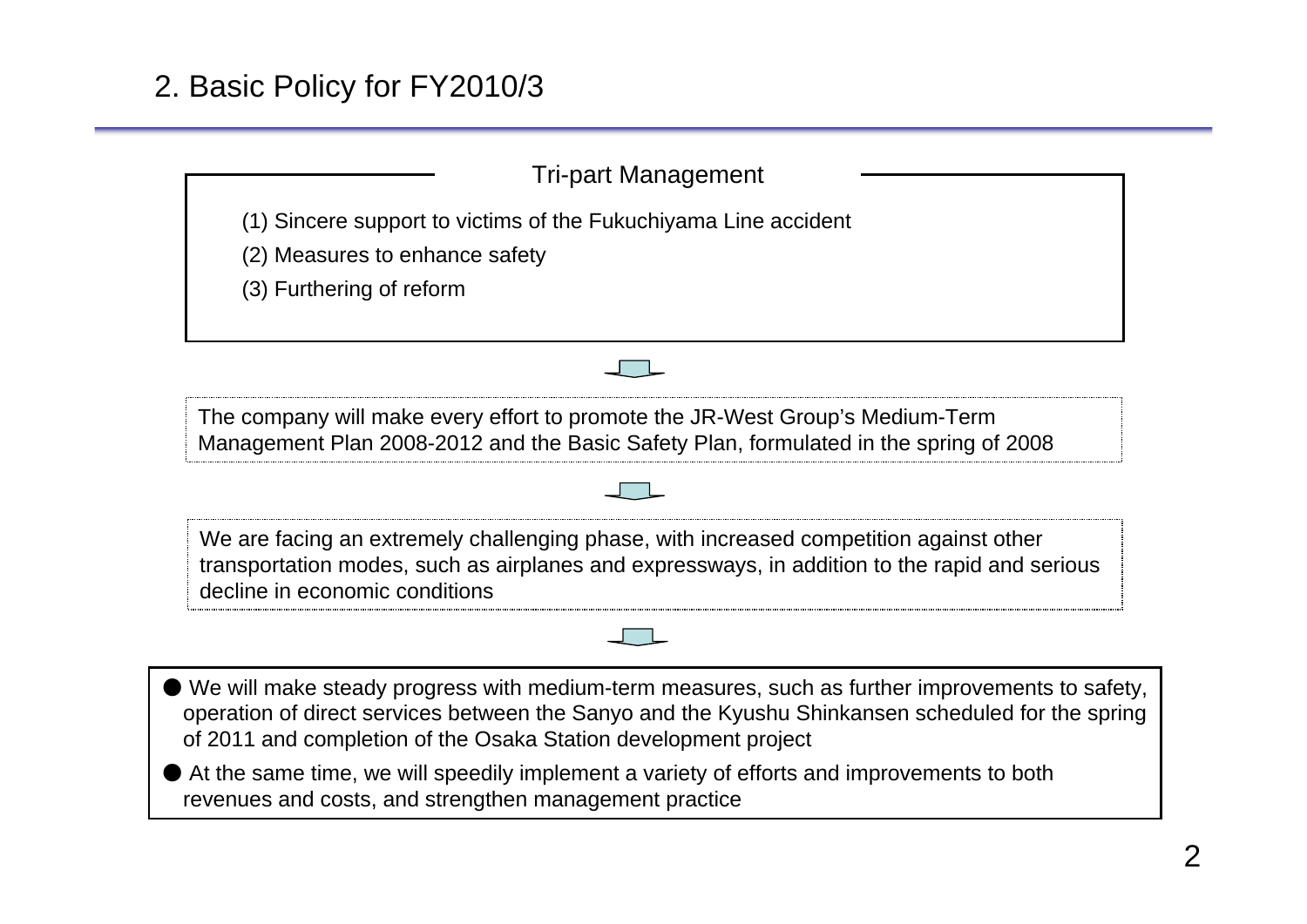# 3. Major Factors in Increase/Decrease in Transportation Revenues

(Unit: billion yen)

|                      |                               |                                                                              | FY2010/3 Forecast             |        |  |
|----------------------|-------------------------------|------------------------------------------------------------------------------|-------------------------------|--------|--|
|                      | YOY % increase/<br>(decrease) | <b>Major Factors</b>                                                         | YOY % increase/<br>(decrease) |        |  |
|                      |                               | Effects of timetable revisions (in July 2007 and March 2008)                 | 1.6                           |        |  |
|                      |                               | Rebound from typhoon in the previous year                                    | 0.2                           |        |  |
| Shinkansen           | (4.3)                         | Effects of inconvenient holidays (Golden Week in May and three-day holidays) | (0.8)                         | (10.5) |  |
|                      |                               | Rebound from leap year in previous year                                      | (0.8)                         |        |  |
|                      |                               | Fundamentals (98.3%)                                                         | (5.7)                         |        |  |
|                      | (1.8)                         | Opening of Osaka Higashi Line and new stations                               | 1.8                           |        |  |
|                      |                               | Rebound from typhoon and earthquake in the previous year                     | 0.3                           |        |  |
| Kyoto-Osaka-<br>Kobe |                               | National Confectionary Exposition in Himeji                                  | 0.2                           | (6.5)  |  |
|                      |                               | Rebound from leap year in previous year                                      | (0.5)                         |        |  |
|                      |                               | Fundamentals (99.0%)                                                         | (3.0)                         |        |  |
|                      |                               | Rebound from typhoon and earthquake in the previous year                     | 0.6                           |        |  |
| Other                |                               | Introduction of automatic passenger gates in Okayama and Hiroshima areas     | 0.5                           |        |  |
| conventional         | (1.8)                         | Effects of inconvenient holidays (Golden Week in May and three-day holidays) | (0.2)                         | (5.2)  |  |
| lines                |                               | Rebound from leap year in previous year                                      | (0.3)                         |        |  |
|                      |                               | Fundamentals (98.1%)                                                         | (2.5)                         |        |  |
| Marine and freight   | 0.0                           |                                                                              |                               | (0.4)  |  |
| Total                | (8.0)                         |                                                                              |                               | (22.7) |  |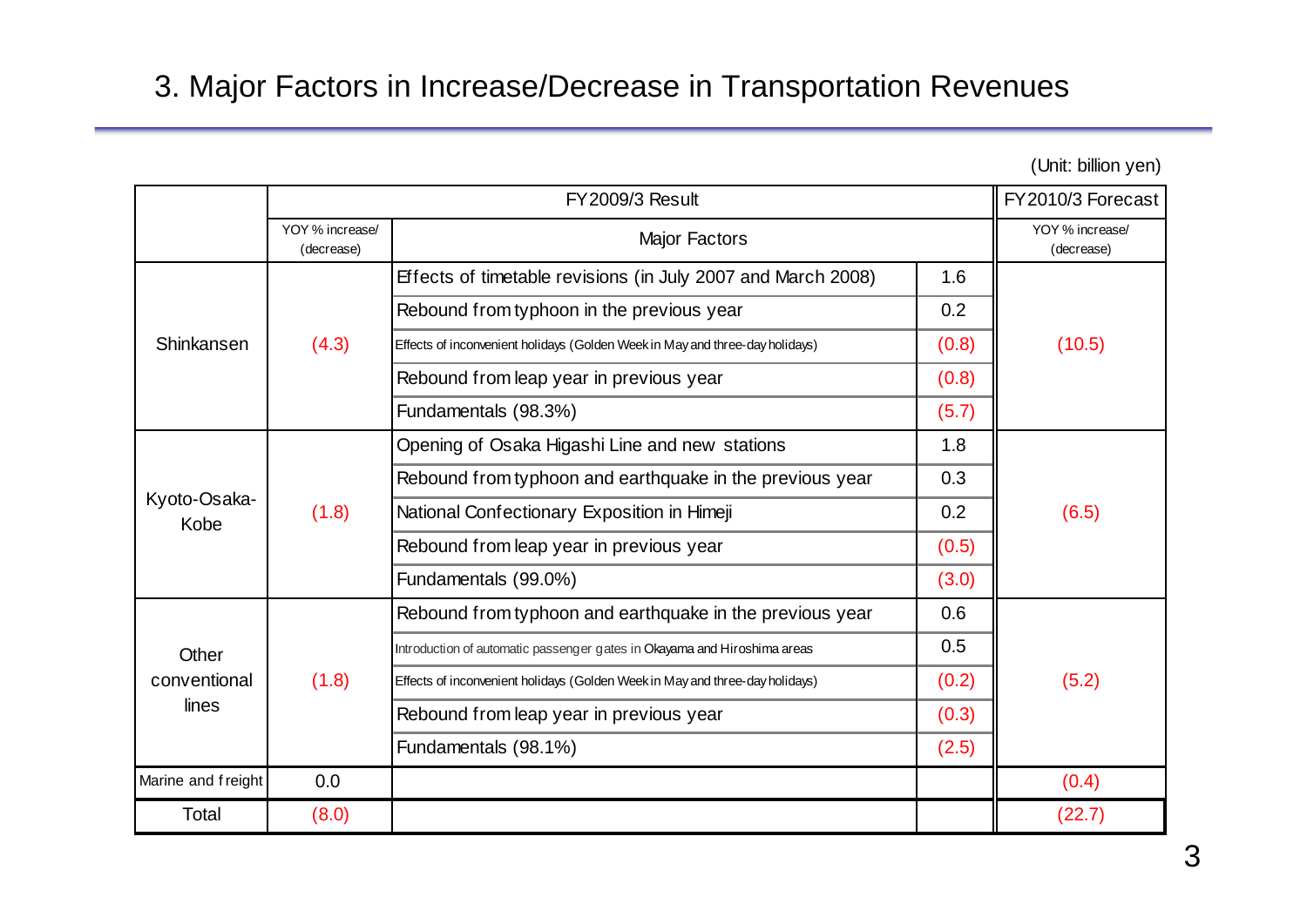# 4. Measures to Increase Demand: Strengthening the Competitiveness of the Shinkansen

### Timetable Revisions

#### March 2009 Revisions

- Operation of N700 Series Nozomi between Tokyo and Hiroshima
- $\Rightarrow$  2 out of 3 of the existing hourly Nozomi services between Tokyo and Hiroshima were replaced by N700 Series rolling stock (i.e., increase from 39 to 71 N700 direct Nozomi services compared to previous timetable revision)
- Increase of 1.5 return Nozomi services between Tokyo and Hakata and 1 return Nozomi service between Tokyo and Hiroshima during busy morning and evening periods
- $\Rightarrow$  Easing congestion and improving convenience

### Spring 2010 Revisions (planned)

- Increase in N700 Series Nozomi departures
	- ⇒ Plans are underway to upgrade all Tokaido and Sanyo direct Nozomi services to the N700 Series

#### (Reference) Introduction Plan for N700 Series

| Year                    | FY2008/3 | FY2009/3 | FY2010/3 | FY2011/3 | Total |
|-------------------------|----------|----------|----------|----------|-------|
| Number of<br>train-sets |          |          |          |          | 16    |

### Spring 2011 Revisions (planned)

- Launch operation of direct services between the Sanyo and the Kyushu Shinkansen
	- $\Rightarrow$  Plans are underway for at least one direct service per hour to be operated between Shin-Osaka and Kagoshima Chuo

### "Express Reservations" service

#### EX-IC ticketless Service

- Launch services on Sanyo-Shinkansen from summer of 2009
- Seamless use of service to become possible between the Tokaido and the Sanyo Shinkansen lines and conventional lines in the Tokyo, Tokai, Kinki and Okayama-Hiroshima city areas as a result of parallel usage with IC cards on conventional lines, such as **ICOCA**

#### Express Reservations Corporate Service

• Preparations are underway for the launch of services targeting corporate customers of the Sanyo Shinkansen in the summer of 2009

### Obtaining the Loyalty of Frequent Users

• We are looking into providing benefits for frequent users of Express Reservations

Number of J-WEST Card members and

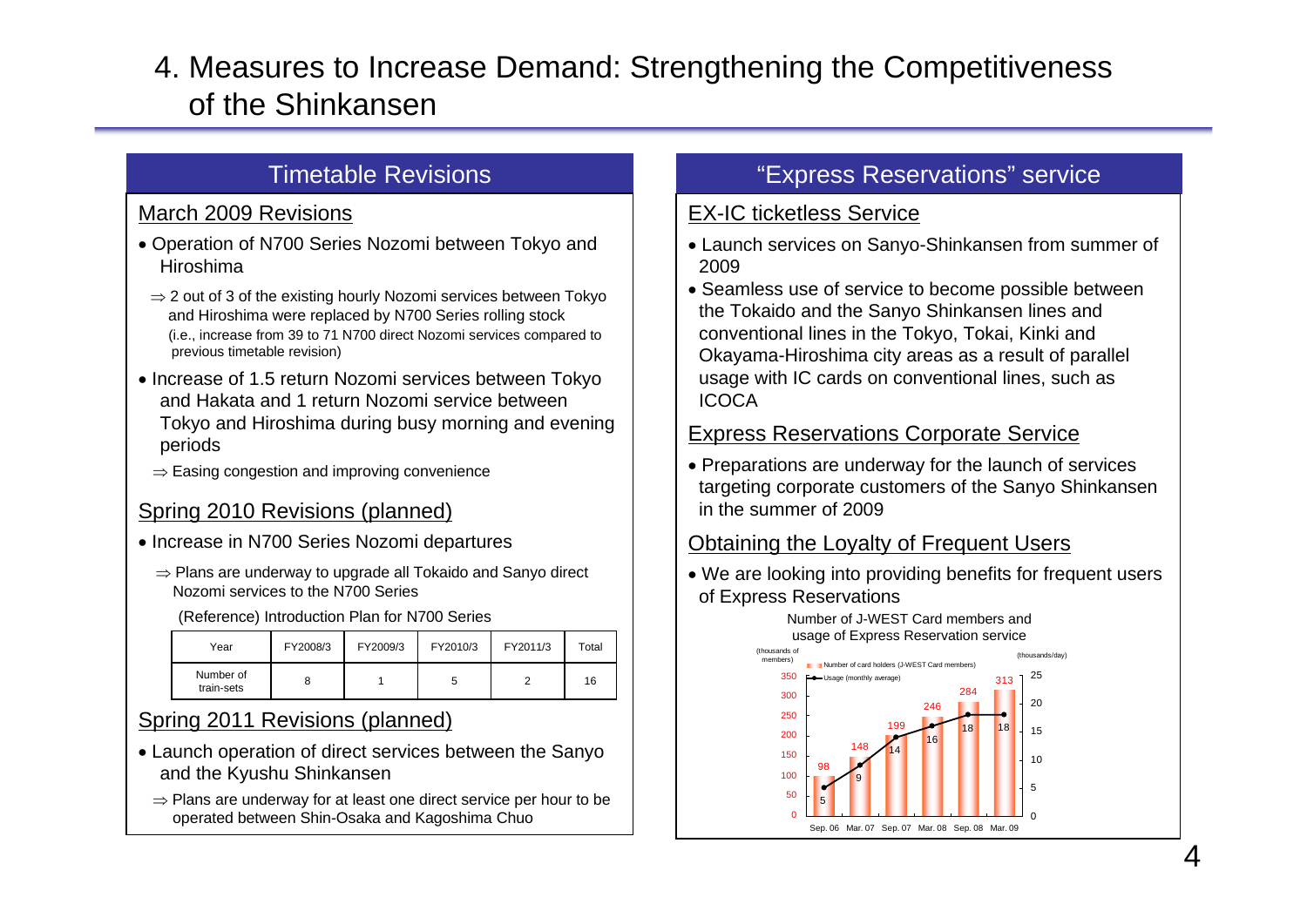# 5. Measures to Increase Demand: New Products

## The main new products launched from the spring of 2009 are as follows.

| <b>Name</b>                                            | <b>Main Characteristics</b>                                                                                                                                                                                                                                                                                                                                                                                                                                                                                                                                                                                                                                                                                                                    |
|--------------------------------------------------------|------------------------------------------------------------------------------------------------------------------------------------------------------------------------------------------------------------------------------------------------------------------------------------------------------------------------------------------------------------------------------------------------------------------------------------------------------------------------------------------------------------------------------------------------------------------------------------------------------------------------------------------------------------------------------------------------------------------------------------------------|
| Kodama<br><b>Reserved Seat</b><br><b>Return Ticket</b> | Return reserved seat journeys for Kodama services<br>• Applicable period: up to and including June 30 (including Golden Week holidays)<br>• Sales price: standard return ticket price + approximately 1,000 yen for adults and a fixed price of 3,000 yen<br>for children for journeys between 150 km and 300 km<br>(Examples) Osaka City to Okayama: 6,880 yen (41% discount on standard fare)<br>Osaka City to Hiroshima City: 11,920 yen (40% discount on standard fare)<br>• Sales conditions: two or more tickets purchased together up to and including the day before travel day<br>(Tickets not sold on the day of travel); limited ticket numbers<br>• Additional benefits: car rental discount (S-class car: 2,000 yen for 24 hours) |
| West Japan<br>Pass                                     | Unlimited travel on JR West, JR Shikoku and JR Kyushu (Journeys between Hakata and Nagasaki/Sasebo,<br>and journeys between Hakata, Yufuin, Beppu and Kokura)<br>• Applicable period: consecutive two-day or three-day periods on Friday, Saturday, Sunday and Monday<br>between May 8 and June 29<br>• Sales price: Ordinary car reserved seats – 12,000 yen (two days), 16,000 yen (three days)<br>Green car seats - 16,000 yen (two days), 20,000 yen (three days)<br>• Sales conditions: two or more tickets purchased together at least seven days before first day of travel<br>• Additional benefits: car rental discount (S-class car: 2,000 yen for 24 hours)                                                                         |
| Nara Manyo<br><b>Ticket</b>                            | JR return ticket from within Hyogo Prefecture to Nara/Sakurai area + unlimited travel within excursion zone in<br>Nara/Sakurai area<br>• Applicable period: Up to and including June 30<br>• Sales price: e.g., Sannomiya to Nara - 1,280 yen (47% discount on standard fare)<br>• Sales conditions: purchased up to and including the day before travel day (tickets not sold on day of travel)<br>• Additional benefits: reduced entry fees to the major temples and shrines within Nara Prefecture<br>* In addition to the above, we are currently holding a campaign to provide up to 40 times the normal "J WEST<br>points" for Smart ICOCA users                                                                                         |

Creating the opportunity for "cheap, short-haul and short-term" journeys + reinvigorating the regional economy  $\Rightarrow$  Promote use of the railways by appealing its punctuality, speed, comfort and environmental advantages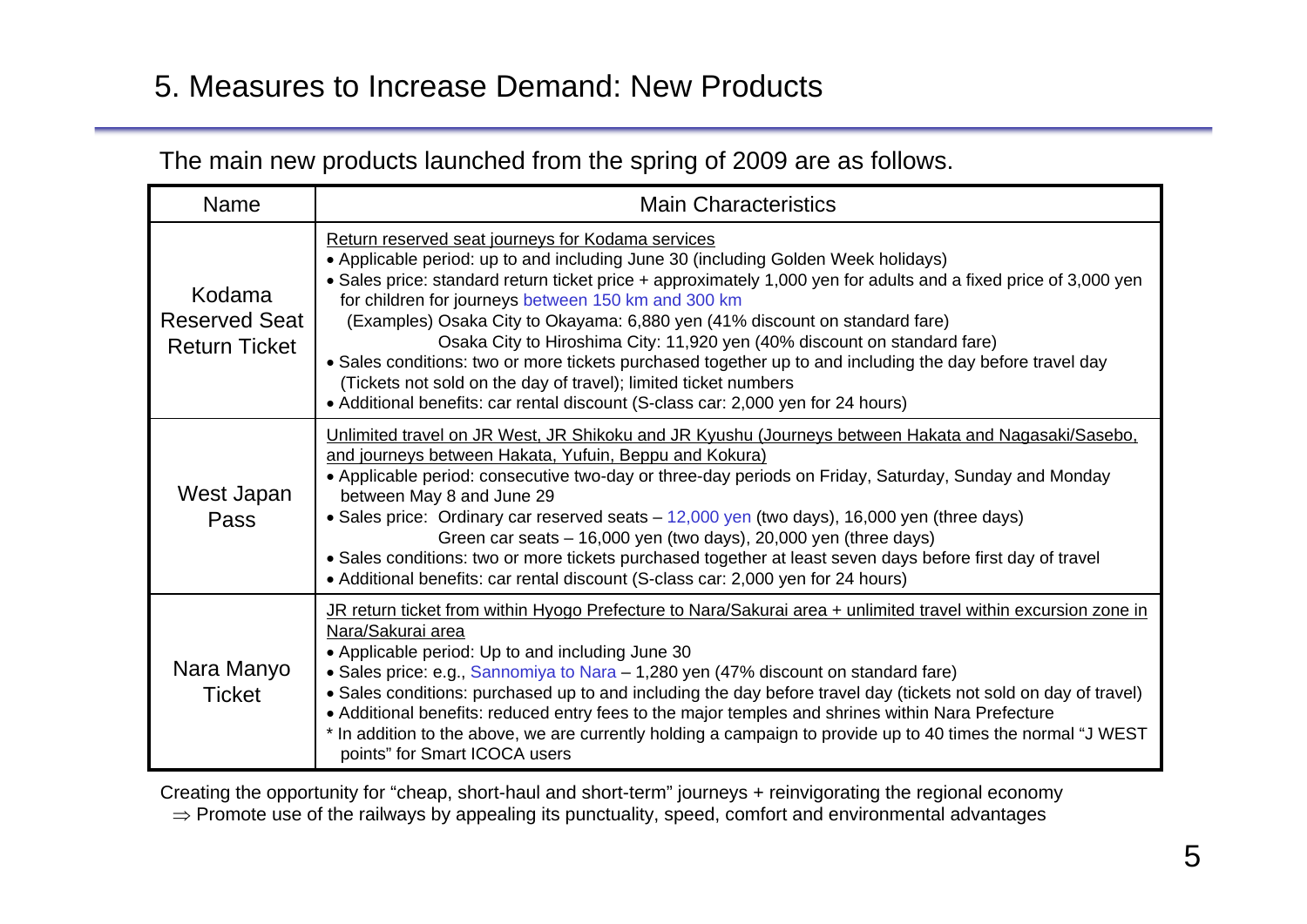# 6. Major Factors in Changes in Operating Costs (Non-consolidated)

(Unit: billion yen)

| <b>FY2009/3 Result</b><br>Item<br>YOY % increase/<br><b>Major Factors</b><br>(decrease) |        |                                                                                                                                                                                                                                                                                   | FY2010/3 Forecast             |                                                                                                                               |
|-----------------------------------------------------------------------------------------|--------|-----------------------------------------------------------------------------------------------------------------------------------------------------------------------------------------------------------------------------------------------------------------------------------|-------------------------------|-------------------------------------------------------------------------------------------------------------------------------|
|                                                                                         |        |                                                                                                                                                                                                                                                                                   | YOY % increase/<br>(decrease) | <b>Major Factors</b>                                                                                                          |
| Personnel costs                                                                         | (1.3)  | Increase in employ ee numbers 0.3<br>(retirees: approximately 1,160; new recruits:<br>approximately 1,350)<br>Decrease in bonuses<br>(bonuses paid in FY2009) (1.0)                                                                                                               | 0.8                           | Increase in employ ee numbers 1.4<br>Decrease in bonuses (1.0)                                                                |
| Energy costs                                                                            | 3.8    | Rising electricity charges and diesel oil prices                                                                                                                                                                                                                                  | (3.2)                         | Falling electricity charges and diesel oil prices                                                                             |
| Maintenance costs                                                                       | (12.7) | Decrease in project costs (11.0)<br>Decrease in removal and retirement<br>costs for Osaka Station improvement (2.5)                                                                                                                                                               | 3.1                           | Increase in removal costs related to capital<br>expenditures 3.8                                                              |
| <b>Miscellaneous</b><br>costs                                                           | 4.0    | Increase in payments for other JR companies<br>resulting from timetable revisions 2.7<br>Increase in electricity charges and<br>diesel oil prices 0.8<br>Increase in outsourcing expences,<br>such as cleaning of stations and trains 0.4<br>Increase in system related costs 0.1 | 6.6                           | Increase in system related costs 2.9<br>Increase in payments for other JR companies<br>resulting from timetable revisions 0.9 |
| <b>Taxes</b>                                                                            | 0.4    | Increase in property taxes                                                                                                                                                                                                                                                        | 1.3                           | Increase in property taxes                                                                                                    |
| Rental payments                                                                         | 0.6    | Opening of Osaka Higashi Line                                                                                                                                                                                                                                                     | 0.1                           |                                                                                                                               |
| Depreciation and<br>amortization                                                        | 8.3    | Revision of accounting system 0.6,<br>and increase in capital expenditure                                                                                                                                                                                                         | 5.0                           | Increase in capital expenditure                                                                                               |
| Total                                                                                   | 3.2    |                                                                                                                                                                                                                                                                                   | 14.0                          |                                                                                                                               |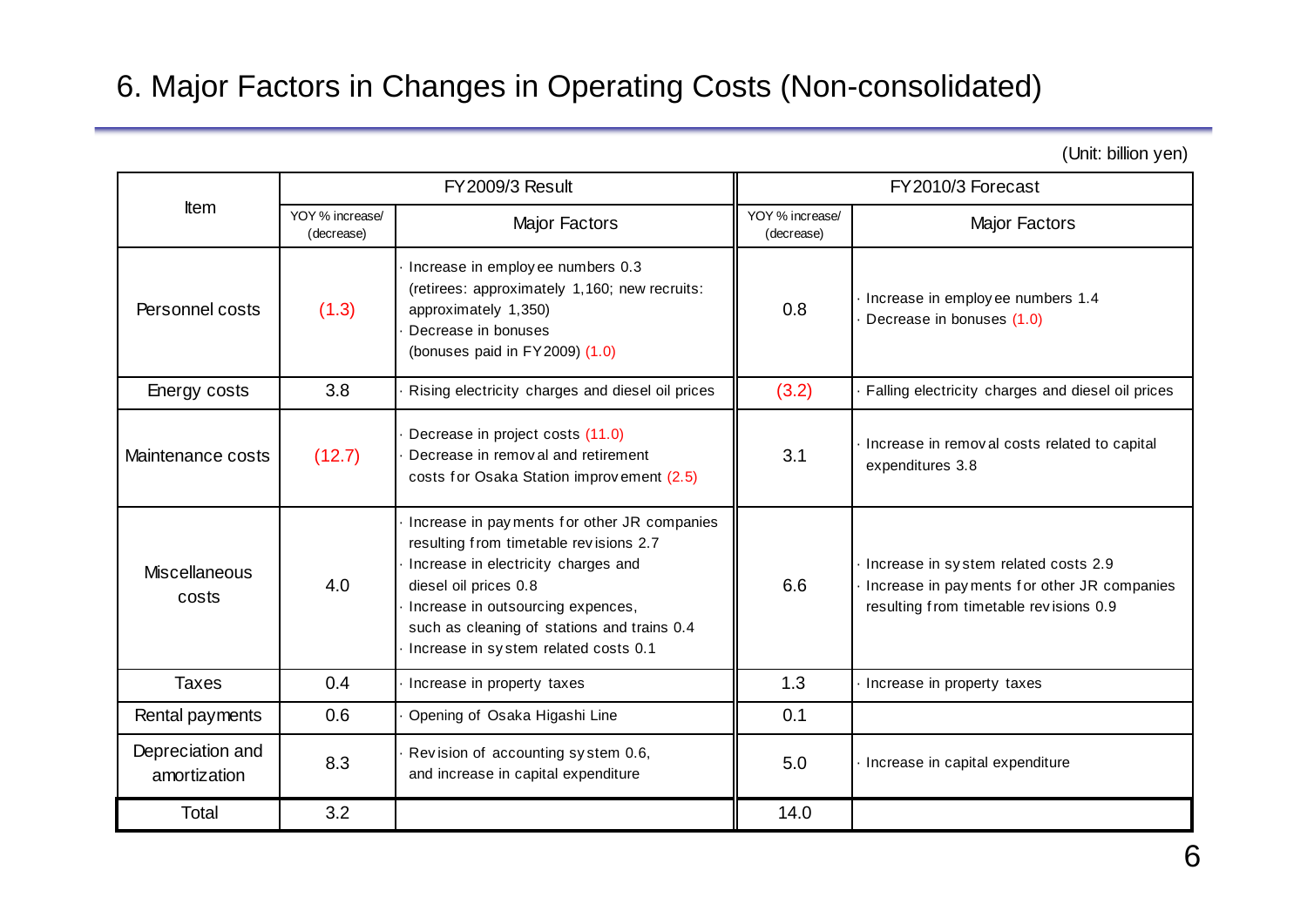# 7. Non-Transportation Business - 1

| Sales of Goods and Food Services |  |
|----------------------------------|--|
|----------------------------------|--|

|                       | Unit: billion yen (operating revenues are the sums of the revenues of major subsidiaries from third parties) |                    |                                  |                                                                                                                                                                                                                               |                      |                                  |                                                                                                                                                                                                      |
|-----------------------|--------------------------------------------------------------------------------------------------------------|--------------------|----------------------------------|-------------------------------------------------------------------------------------------------------------------------------------------------------------------------------------------------------------------------------|----------------------|----------------------------------|------------------------------------------------------------------------------------------------------------------------------------------------------------------------------------------------------|
|                       | FY2008/3<br>result                                                                                           | FY2009/3<br>result | YOY %<br>increase/<br>(decrease) | Major factors                                                                                                                                                                                                                 | FY2010/3<br>forecast | YOY %<br>increase/<br>(decrease) | Major factors                                                                                                                                                                                        |
| Operating<br>revenues | 212.8                                                                                                        | 215.3              | 2.5                              | Sale of goods and food services 3.2<br>Increase in convenience store sales<br>(including impact of TASPO)<br>Department stores (0.5)<br>Decrease in clothing sales<br>Increase due to opening of SUVACO<br>(in February 2008) | 211.2                | (4.1)                            | Sale of goods and food services (2.5)<br>Opening of Viainn Tokyo Oimachi (in July 2009)<br>Decrease due to construction w ork<br>at Shin-Osaka Station and Hakata Station<br>Department stores (2.9) |
| Operating<br>income   | 5.2                                                                                                          | 4.7                | (0.4)                            | Department stores (0.4)                                                                                                                                                                                                       | 2.4                  | (2.3)                            |                                                                                                                                                                                                      |

#### Real Estate Business

|                       | <u>UTILE DITION VEIT (OPERATING TEVELIUSS ARE THE SUITS OF THE REPORTUBIS OF ITIAIUL SUDSIGHERS IN THE DATEST </u> |                    |                                  |                                                                                                                                     |                      |                                  |                                                                                                                                                                  |
|-----------------------|--------------------------------------------------------------------------------------------------------------------|--------------------|----------------------------------|-------------------------------------------------------------------------------------------------------------------------------------|----------------------|----------------------------------|------------------------------------------------------------------------------------------------------------------------------------------------------------------|
|                       | FY2008/3<br>result                                                                                                 | FY2009/3<br>result | YOY %<br>increase/<br>(decrease) | Major factors                                                                                                                       | FY2010/3<br>forecast | YOY %<br>increase/<br>(decrease) | Major factors                                                                                                                                                    |
| Operating<br>revenues | 76.7                                                                                                               | 71.1               | (5.6)                            | Real estate lease and sale (7.5)<br>Decrease in condominium sales<br>Shopping centers 1.9<br>Effect of renovations and new openings | 72.4                 | 1.2                              | Real estate lease and sale 1.3<br>Opening of Nara Station NK Building<br>(in February 2009)<br>Shopping centers 0.5<br>Opening of PLiE Himeji (in December 2008) |
| Operating<br>income   | 24.6                                                                                                               | 22.6               | (2.0)                            | Real estate lease and sale (3.0)<br>Shopping centers 0.2                                                                            | 21.3                 | (1.3)                            | Earthquake resistance upgrades and renovation of<br><b>Tennoji Station Building</b>                                                                              |

#### Revenue trend of condominium sales





#### Revenue and income trends of

Unit: billion yen (operating revenues are the sums of the revenues of major subsidiaries from third parties)



Viainn Tokyo-Oimachi



Nara Station NK Building



PLiE Himeji

7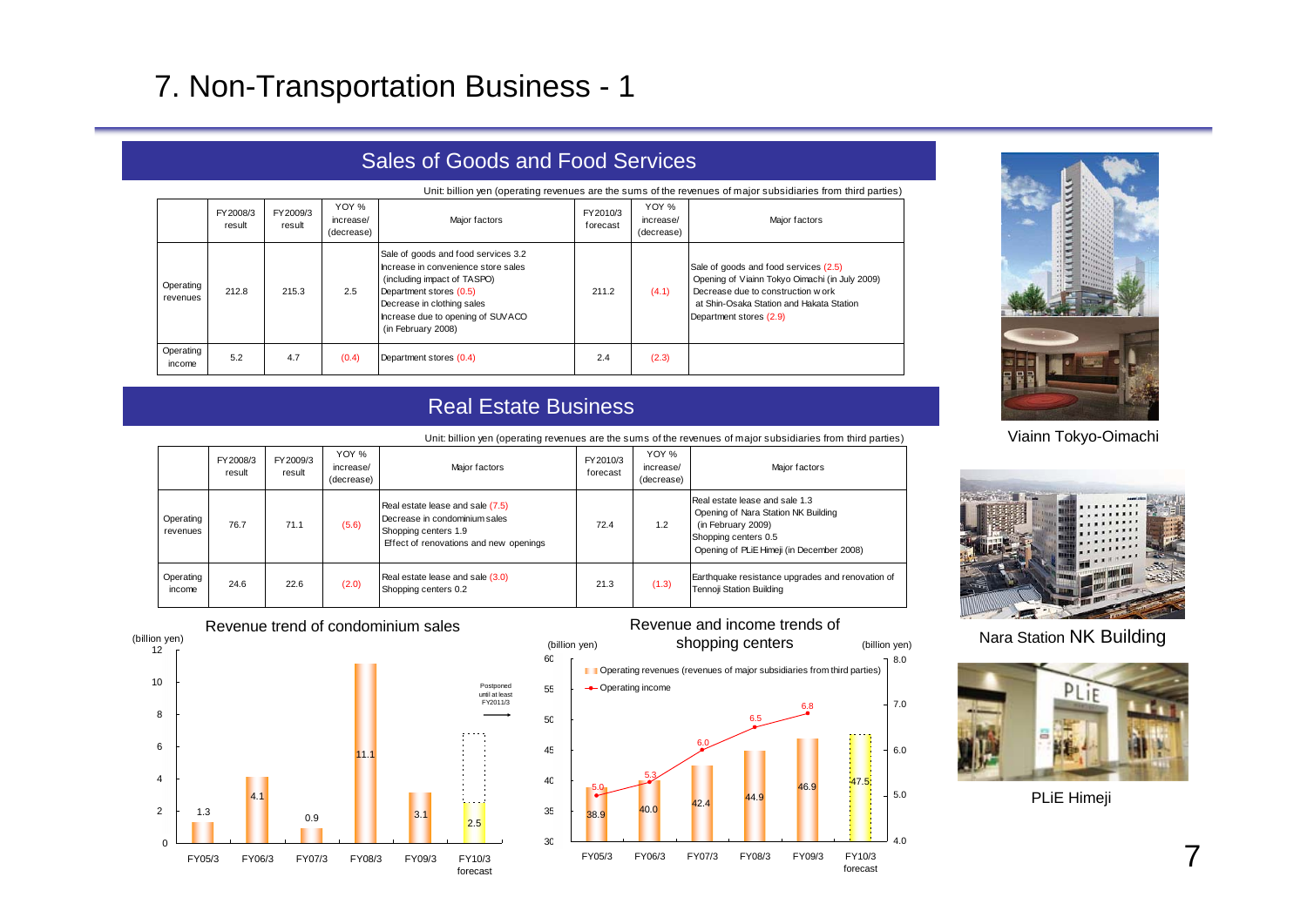# 8. Non-Transportation Business - 2

|                       | Other Businesses                                                                                             |                    |                                  |                                               |                      |                                  |                                               |  |
|-----------------------|--------------------------------------------------------------------------------------------------------------|--------------------|----------------------------------|-----------------------------------------------|----------------------|----------------------------------|-----------------------------------------------|--|
|                       | Unit: billion yen (operating revenues are the sums of the revenues of major subsidiaries from third parties) |                    |                                  |                                               |                      |                                  |                                               |  |
|                       | FY2008/3<br>result                                                                                           | FY2009/3<br>result | YOY %<br>increase/<br>(decrease) | Major factors                                 | FY2010/3<br>forecast | YOY %<br>increase/<br>(decrease) | Major factors                                 |  |
| Operating<br>revenues | 139.3                                                                                                        | 132.6              | (6.7)                            | Hotel business (1.5)<br>Travel business (3.1) | 127.8                | (4.8)                            | Hotel business (0.9)<br>Travel business (2.3) |  |
| Operating<br>income   | 11.0                                                                                                         | 6.7                | (4.3)                            | Hotel business (0.9)<br>Travel business (1.9) | 5.0                  | (1.7)                            |                                               |  |



A room at the Hotel Granvia Kyoto (renovated in March 2009)

#### Result and Plan for Development in and around Stations



Examples of development in FY2009/3



In front of Fukuchiyama Station (electrical appliance and other stores)

Medium-Term Management Plan (formulated in May 2008)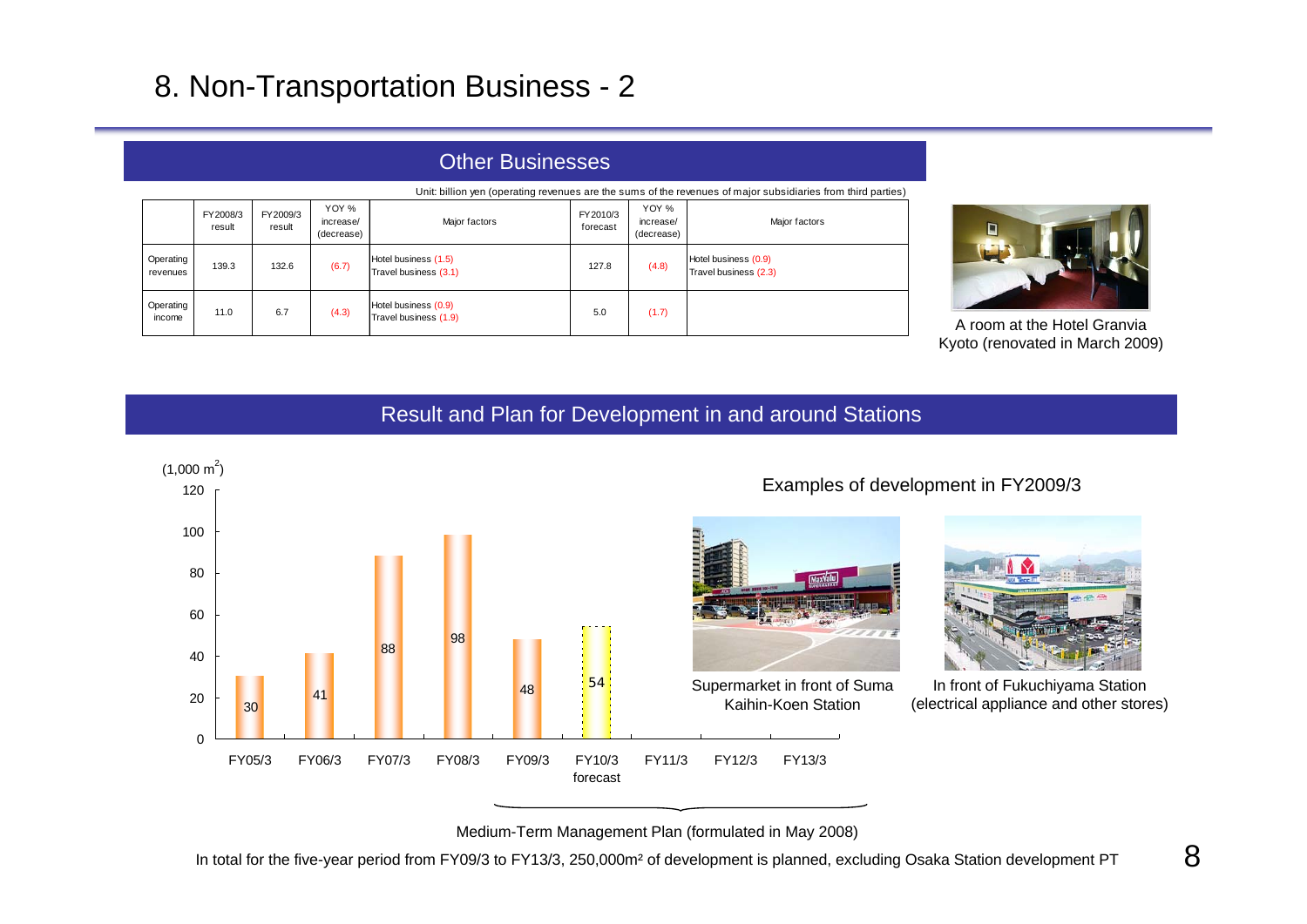# 9. Capital Expenditures Plan (Consolidated)



Medium-Term Management Plan (formulated in May 2008) Total of 980 billion yen in the 5-year period between FY09/3 and FY13/3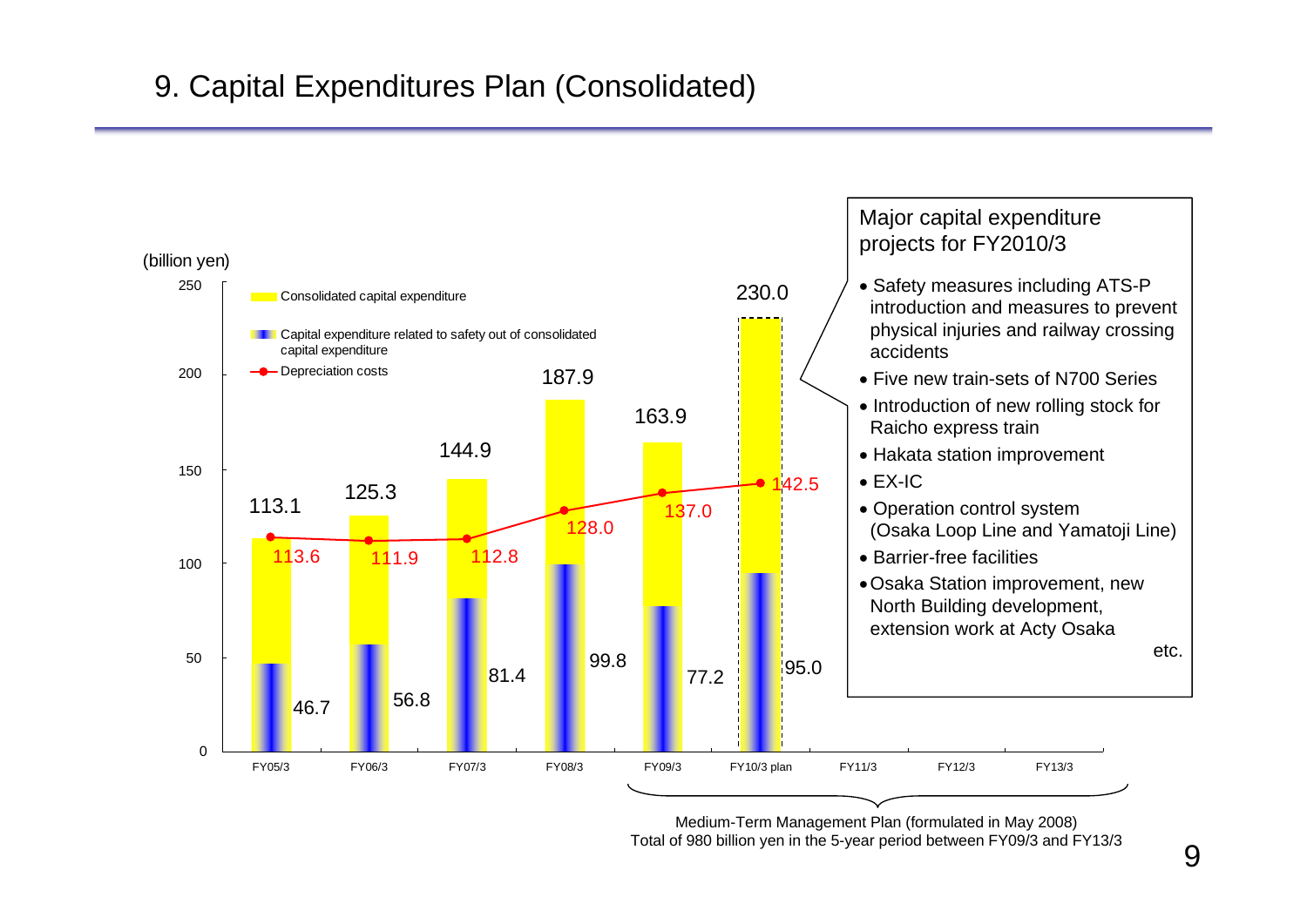# 10. Two Main Projects

#### Direct Services between the Sanyo and the Kyushu Shinkansen

Launch of service: Spring 2011 (At the time of opening of Kyushu Shinkansen between Shin-Yatsushiro and Hakata)

#### Travel time:

|                              | <b>Distance</b>   | Travel time (fastest)                                          |
|------------------------------|-------------------|----------------------------------------------------------------|
| Shin-Osaka to Kumamoto       | Approx.<br>774 km | Approx. 4 hours (current travel time) to 3<br>hours 20 minutes |
| Shin-Osaka to Kagoshima Chuo | Approx.<br>901 km | Approx. 5 hours (current travel time) to 4<br>hours            |

#### Total investment:

Approx. 100 billion yen (rolling stock + facilities)

Including rolling stock for operation on direct service and Hakata Station renovation

(Reference) Introduction plan for Direct Services between the Sanyo and the Kyushu Shinkansen (train-sets of 8 stocks)

| Year                 | FY09/3 | FY10/3 | $\mid$ FY11/3 $\mid$ FY12/3 |    | $\tau$ otal |
|----------------------|--------|--------|-----------------------------|----|-------------|
| Number of train-sets |        |        |                             | 18 | 19          |

Recent topics:

• It has been decided that the name for the direct train will be "Sakura" (in February 2009)



### Osaka Station Development Project

Scheduled completion: Spring 2011

Area of development: approx. 245,000 m2

New North Building: approx. 210,000 m2

| Department store (JR West Isetan) | Approx. $90,000 \text{ m}^2$ (Shopping area of 50,000 m <sup>2</sup> ) |
|-----------------------------------|------------------------------------------------------------------------|
| Shopping center                   | Approx. 40,000 m <sup>2</sup>                                          |
| Offices                           | Approx. 45,000 m <sup>2</sup>                                          |
| Cinema complex                    | Approx. 10,000 m <sup>2</sup>                                          |

Acty Osaka extension: + approx. 35,000 m2

(including shopping area at Daimaru +  $24.000$  m<sup>2</sup>)

Total project cost: approx. 210 billion yen

Projected revenue:

Real estate: 11.5 to 12.0 billion yen per year (including intersegment transactions with Sales of Goods and Food Services)

Railways: 4.5 to 5.5 billion yen per year

Sales of Goods and Food Services : 55.0 billion yen and above per year (JR West Isetan)

#### Recent topics:

• The name "JR Osaka Mitsukoshi Isetan" and logo of the department store have been decided (in March 2009)





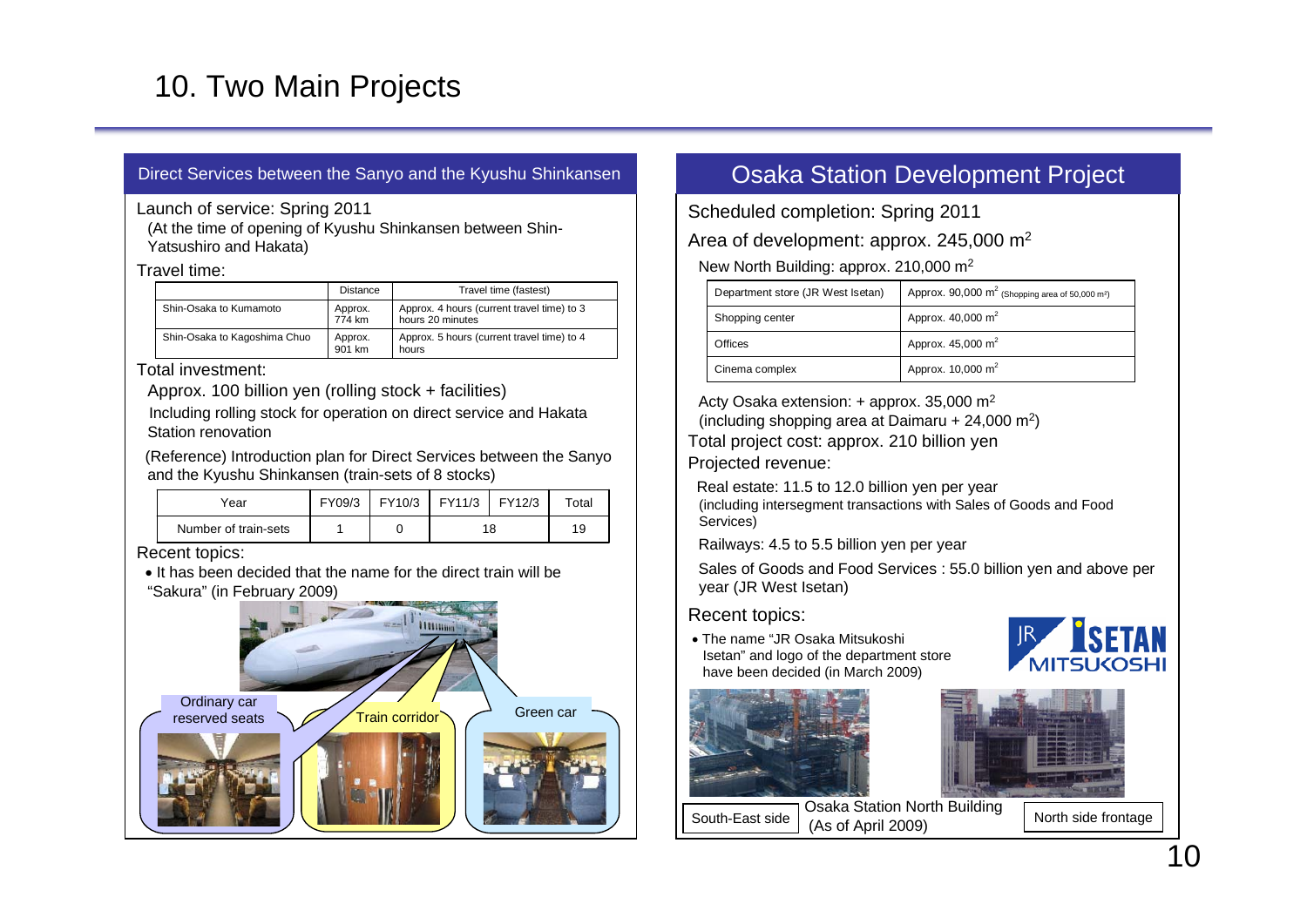# 11. Finance and Cash Flow Strategies





# Forecast of cash flow (consolidated)



- The balance of long-term debts and payables as of the end of March 2009 was 953.2 billion yen and the shareholders' equity ratio has risen to 26.7%
- The forecast for the balance of long-term debts and payables for the fiscal year ending March 2010 is 1,020.0 billion yen, with the first increase for 12 years expected
- Although long-term debts and payables are expected to increase along with the high-level of capital expenditure, our understanding is that financial stability and soundness have improved
- A dividend of 7,000 yen per share is planned for the fiscal year ending March 2010
- Free cash flow is expected to fall temporarily into the negative, but capital expenditures promoting safety and growth and returns to shareholders are to be given priority
- Dividends and share buy-backs for next year onwards have yet to be planned, but there has been no change in the policy stated in the Medium-Term Management Plan to aim for consolidated DOE of 3% in the fiscal year ending March 2013, on condition that our projects yield results